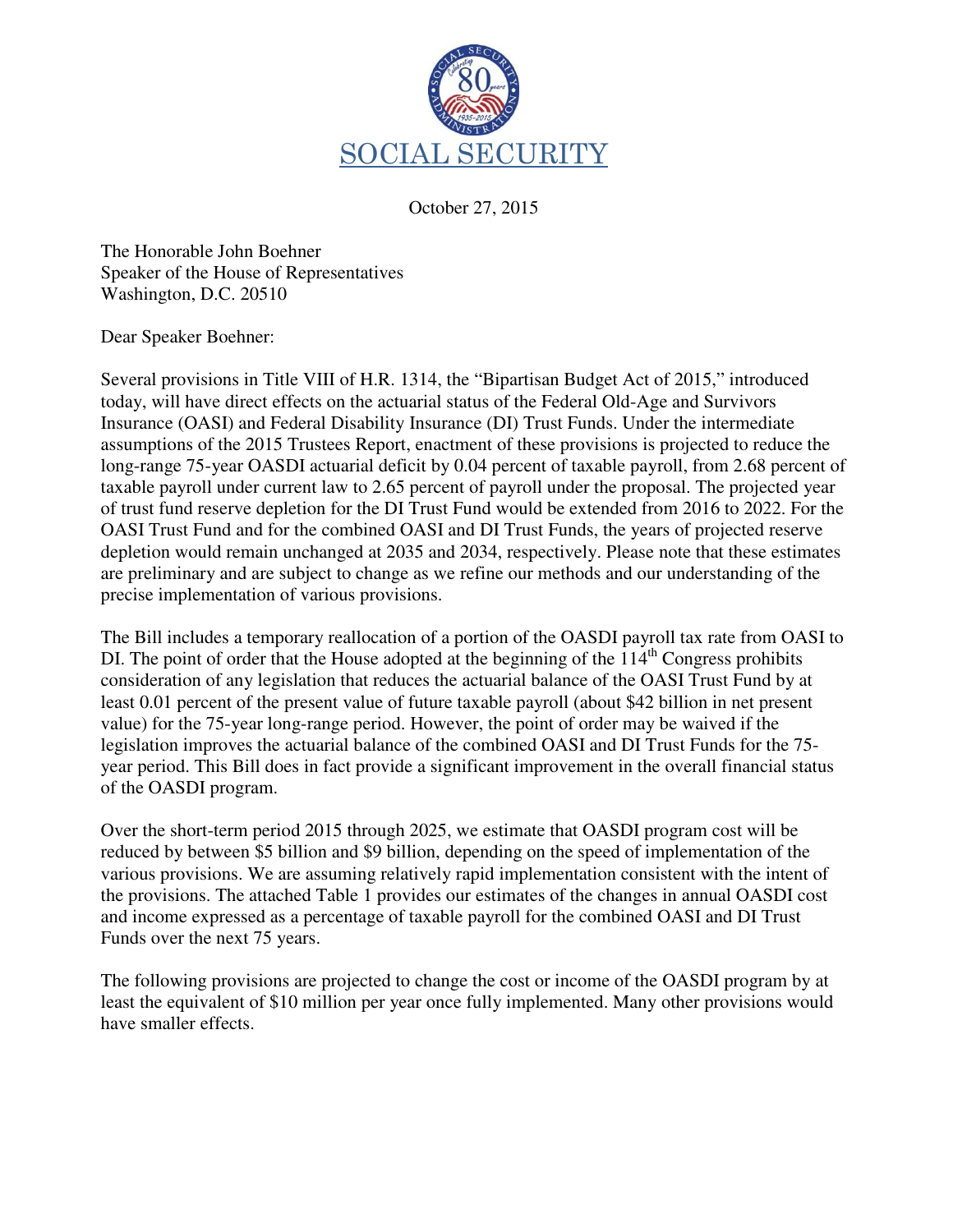## Provisions of the Bill with Significant Direct Effects on Social Security Actuarial Status

Section 811. Expansion of cooperative disability investigations (CDI) units. This section requires the establishment of CDI units to cover each of the 50 States, the District of Columbia, Puerto Rico, Guam, the Northern Mariana Islands, the Virgin Islands, and American Samoa by 2022. The additional units established under this provision would roughly double CDI capacity and will enhance the Social Security Administration's (SSA) efforts to reduce fraud and overpayments.

Section 824. Use of electronic payroll data to improve program administration. Access to more timely data on earnings from commercial databases will allow SSA to reduce improper payments.

Section 831. Closure of unintended loopholes. This provision would eliminate (1) the ability to receive only a worker benefit or a spouse benefit when eligible for both, and (2) the ability of a family member other than a divorced spouse to receive a benefit based on the earnings of a worker with a suspended benefit. This provision is expected to have essentially no net cost effect through 2025, with cost reductions increasing thereafter. This provision alone will reduce the long-range OASDI actuarial deficit by 0.02 percent of taxable payroll.

Section 832. Requirement for medical review. This section requires that the medical portion of the case review and any applicable residual functional capacity assessment for an initial disability determination be completed by an appropriate physician, psychiatrist, or psychologist. Based on program experience, this provision is projected to reduce DI program cost, and will reduce the long-range OASDI actuarial deficit by 0.02 percent of taxable payroll.

Section 833. Reallocation of payroll tax revenue. For earnings in calendar years 2016 through 2018, increase from 1.80 percent to 2.37 percent the portion of the total 12.40 percent OASDI payroll tax that is directed to the DI Trust Fund. This reallocation of the payroll tax rates is projected to change the date for DI reserve depletion from the fourth quarter of 2016 to approximately the third quarter of 2022.

Section 834. Access to financial information for waivers and adjustments of recovery. This provision would provide for access to information that would allow SSA to better determine an individual's ability to repay any past overpayment.

We hope these estimates will be helpful. Please let us know if we may provide further assistance.

Sincerely,

Stephen C. Doss

 Stephen C. Goss Chief Actuary

Enclosure